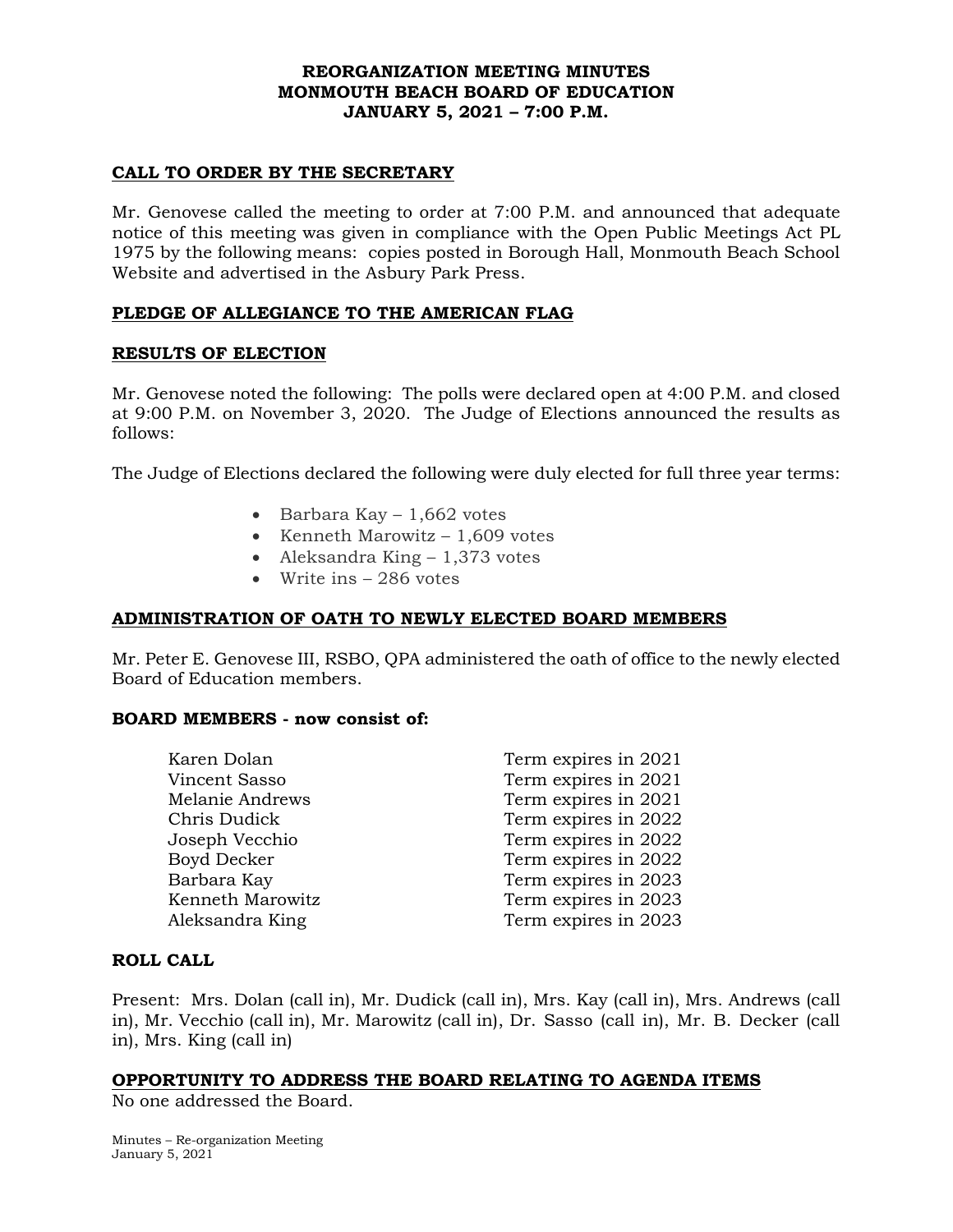# **NOMINATION AND ELECTION OF PRESIDENT –** Mr. Peter E. Genovese III

Nomination for Karen Dolan for President of the Monmouth Beach Board of Education was made by Dr. Sasso and seconded by Mrs. Andrews.

## **MOTION TO CLOSE THE SLATE**

There being no other nominations for President, motion was made by Dr. Sasso, seconded by Mrs. Andrews and carried by roll call vote to close the slate. Ayes (9), Nays (0), Absent (0)

## **ROLL CALL TO ELECT THE PRESIDENT**

Roll call to elect Karen Dolan as President.

Ayes (9), Mrs. Dolan, Dr. Sasso, Mrs. Andrews, Mr. Dudick, Mr. Vecchio, Mr. B. Decker, Mrs. Kay, Mr. Marowitz, Mrs. King

**Karen Dolan** was elected to the office of **President** by a roll call vote of **9-0**.

## **MEETING TURNED OVER TO THE PRESIDENT**

## **NOMINATION AND ELECTION OF VICE PRESIDENT** – Mrs. Karen Dolan

Nomination for Dr. Vincent Sasso for Vice President of the Monmouth Beach Board of Education was made by Mrs. Dolan and seconded by Mrs. Andrews.

## **MOTION TO CLOSE THE SLATE**

There being no other nominations for Vice President, motion was made by Mrs. Dolan and seconded by Mrs. Kay to close the slate. Ayes (9), Nays (0), Absent (0)

## **ROLL CALL TO ELECT THE VICE PRESIDENT**

Roll call to elect Dr. Vincent Sasso as Vice President.

Ayes (9), Mrs. Dolan, Dr. Sasso, Mrs. Andrews, Mr. Dudick, Mr. Vecchio, Mr. B. Decker, Mrs. Kay, Mr. Marowitz, Mrs. King

**Dr. Vincent Sasso** was elected to the office of **Vice President** by a roll call vote of **9-0.**

Mrs. Dolan thanked the Board for their support and stated that she and Dr. Sasso will continue with the transparency that the Board has become accustomed. She stated that the Board has made great progress but there is still a way to go. She welcomed Mrs. King to the Board stating that she looks forward to serving with her.

Motion was made by Mrs. Dolan, seconded by Mrs. Kay and carried by roll call vote that the Board approve the following item. Ayes (9), Nays (0), Absent (0)

## **APPOINTMENT OF BOARD SECRETARY**

**BE IT RESOLVED** the appointment of Peter E. Genovese III, RSBO, QPA as Business Administrator/Board Secretary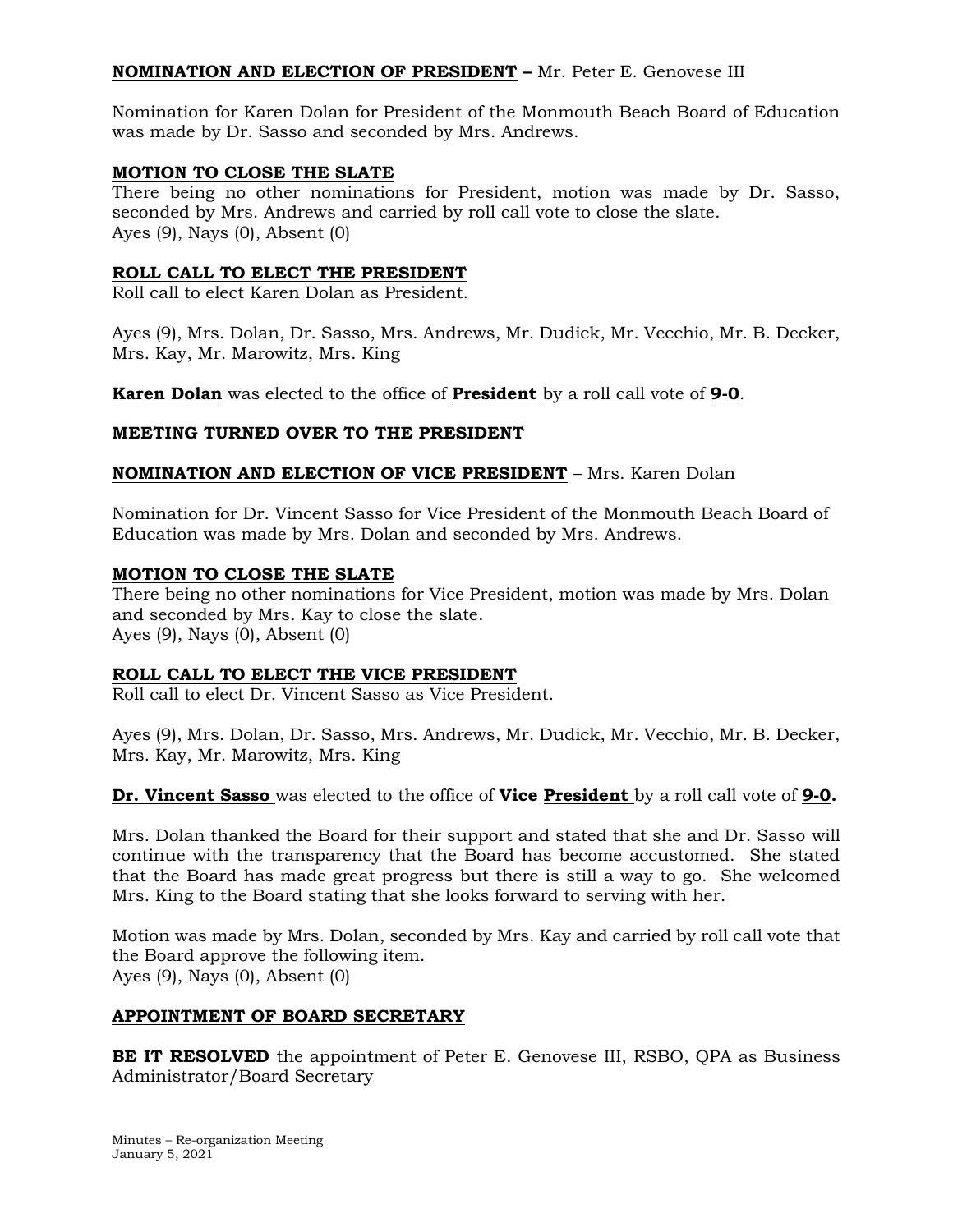# **ADOPTION OF PARLIAMENTARY PROCEDURES**

**BE IT RESOLVED** to adopt Roberts Rules of Order as the official parliamentary procedure manual to be used to conduct meetings and appoint the Board secretary and Board attorney to act as the parliamentarians for the calendar year 2021.

Motion was made by Mrs. Dolan, seconded by Mrs. Kay and carried by roll call vote that the Board approve the following item. Ayes (9), Nays (0), Absent (0)

# **APPOINTMENT OF SCHOOL FUNDS INVESTOR**

**BE IT RESOLVED** the appointment of Peter E. Genovese III, RSBO, QPA as the Business Administrator/Board Secretary as the School Funds Investor.

Motion was made by Mrs. Dolan, seconded by Mrs. Kay and carried by voice vote that the Board approve the following item. Ayes (9), Nays (0), Absent (0)

# **DESIGNATION OF THE DAY AND TIME OF REGULAR BOARD MEETINGS –**

**BE IT RESOLVED** to set the following dates for Board meetings which will begin at 7:00 P.M.: - See Attachment 1

Circumstances may force the rescheduling or addition of meetings. In such cases, notice will be given as provided in the Open Public Meetings Act.

Motion was made by Mrs. Dolan, seconded by Mrs. Andrews and carried by voice vote that the Board approve the following item. Ayes (9), Nays (0), Absent (0)

# **DESIGNATION OF BANK AS OFFICIAL DEPOSITORY FOR SCHOOL FUNDS**

**BE IT RESOLVED** the appointment of Investors Bank as official depository.

Motion was made by Mrs. Dolan, seconded by Mrs. Andrews and carried by voice vote that the Board approve the following item. Ayes (9), Nays (0), Absent (0)

# **AUTHORIZATION OF PERSONS TO SIGN CHECKS**

**BE IT RESOLVED** the appointment of the following persons to sign checks: See Attachment 2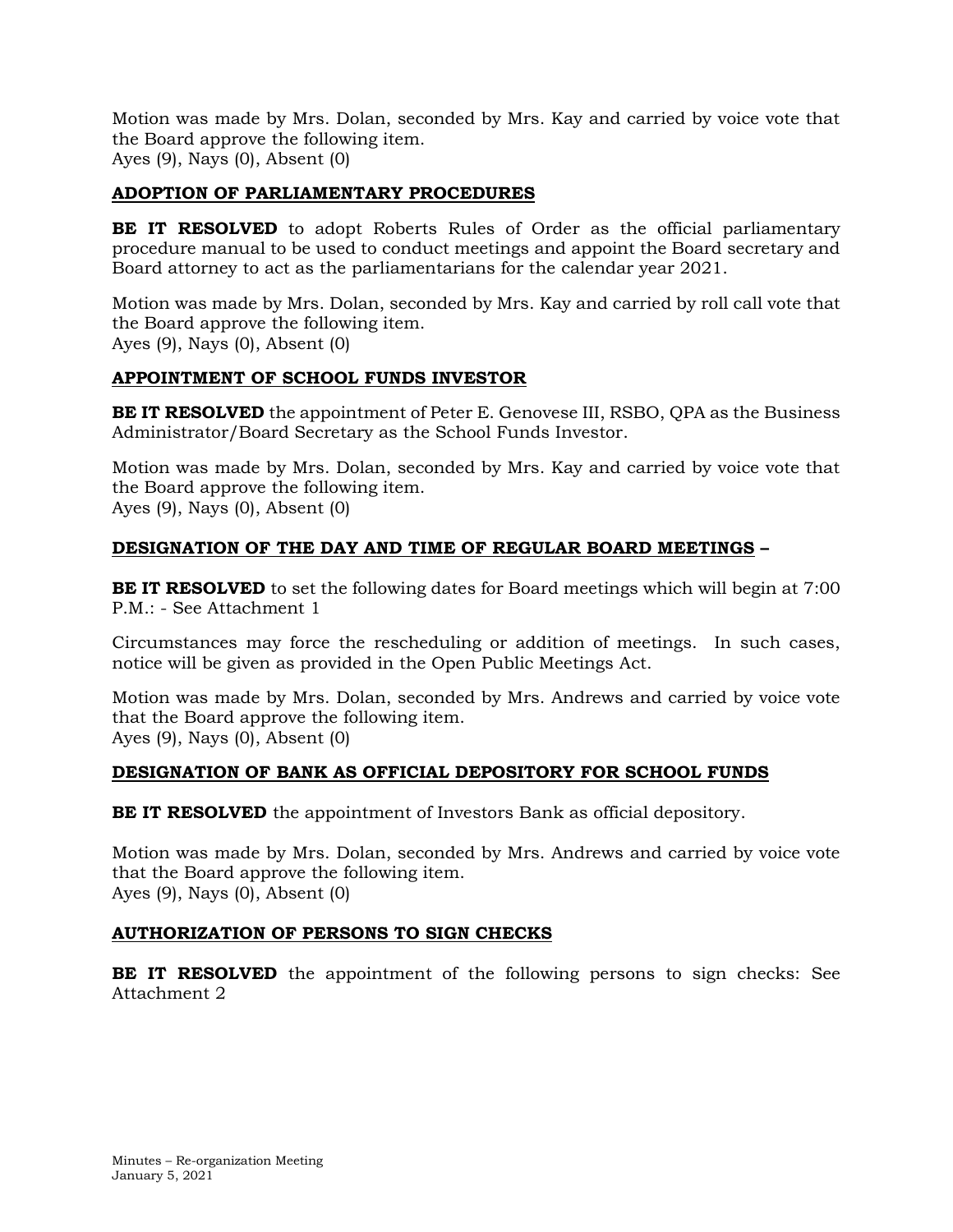# **ESTABLISHMENT OF PETTY CASH FUNDS**

**BE IT RESOLVED** to set up a petty cash fund for the calendar year 2021 in the amount of \$1,000 which a maximum check amount of \$250.00 per check.

Motion was made by Mrs. Dolan, seconded by Mrs. Kay and carried by roll call vote that the Board approve the following item. Ayes (9), Nays (0), Absent (0)

## **APPOINTMENT OF SPECIAL EDUCATION SERVICES**

**BE IT RESOLVED** the appointment of the following vendor to provide services to students in our district:

Tender Touch – Occupational Therapy at the rate of \$85.00 per hour.

Motion was made by Mrs. Dolan, seconded by Mrs. Andrews and carried by voice vote that the Board approve the following item. Ayes (9), Nays (0), Absent (0)

# **APPOINTMENT OF ASBESTOS MANAGER**

**BE IT RESOLVED** the appointment of Robert Seidel as Asbestos Manager.

Motion was made by Mrs. Dolan, seconded by Mrs. Andrews and carried by voice vote that the Board approve the following item. Ayes (9), Nays (0), Absent (0)

## **APPOINTMENT OF PEST MANAGEMENT COORDINATOR**

**BE IT RESOLVED** the appointment of Robert Seidel as Pest Management Coordinator

Motion was made by Mrs. Dolan, seconded by Mrs. Andrews and carried by roll call vote that the Board approve the following item. Ayes (9), Nays (0), Absent (0)

## **APPOINTMENT OF MEDICAL INSPECTOR**

**BE IT RESOLVED** the appointment of Dr. Morgan as medical inspector for the calendar year 2021 at a stipend of \$ 3,000.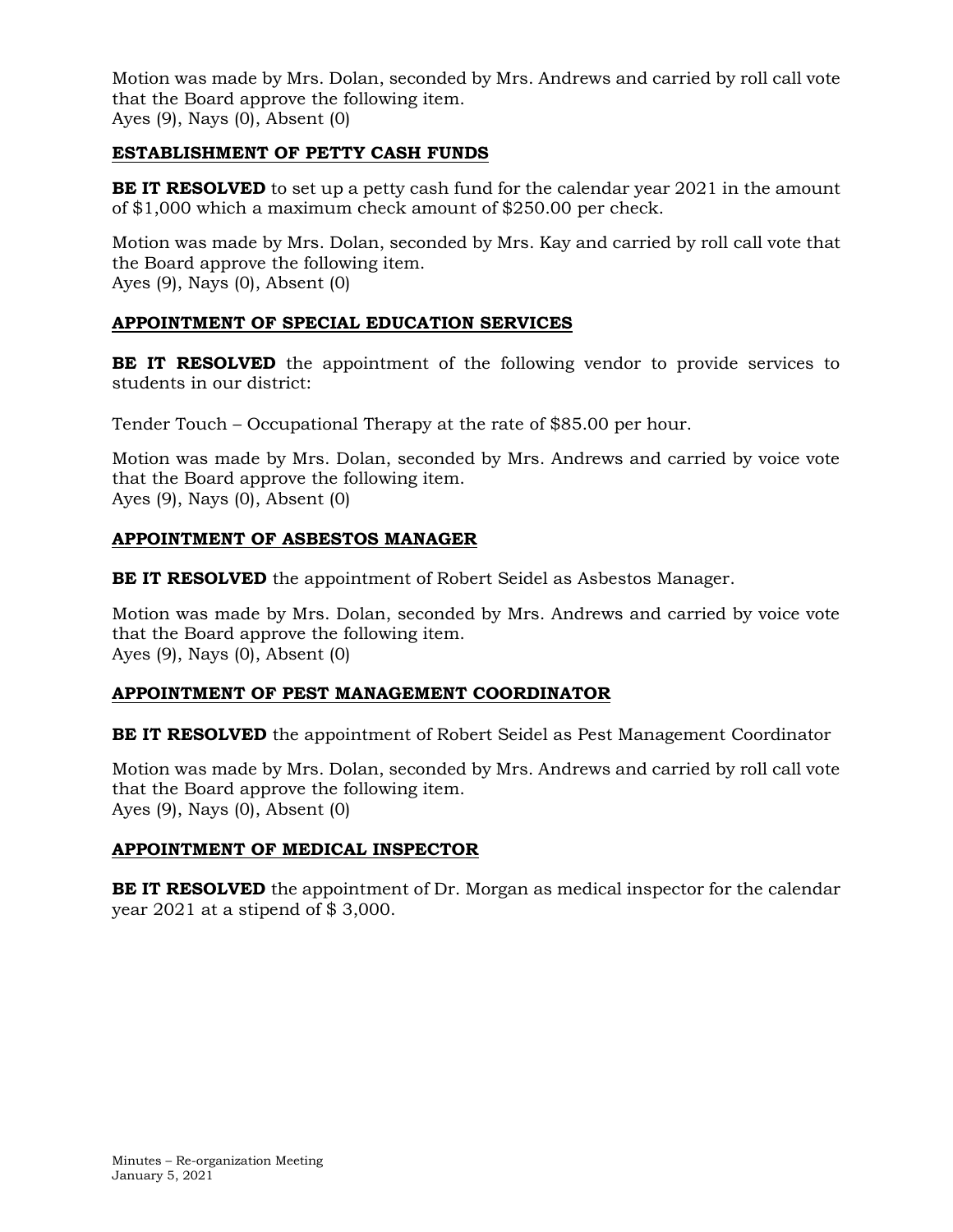## **APPOINTMENT OF GENERAL COUNSEL FOR THE BOARD**

That the Board approve the following resolution.

## **RESOLUTION**

**WHEREAS,** the Public School Contracts Law (*N.J.S.A.* 18A:18A-5 *et seq.*) states that the awarding of a contract for "Professional Services" without competitive bidding requires a statement of supporting reasons for award in a resolution adopted at a public meeting; and

**WHEREAS**, the Board of Education of the City Monmouth Beach in the County of Monmouth, hereby appoints Anthony Sciarrillo, Esq. as General Counsel for the Board for the term of January 5, 2021 through January 4, 2022. The law firm will receive **\$165 per hour**. Additionally, under P.L.2005,c.271,s.2, any contract awarded in excess of \$17,500 outside the bid process must be accompanied by c.271 Political Contribution Disclosure Form prior to the award of contract.

**NOW, THEREFORE, BE IT RESOLVED**, the foregoing appointment is made pursuant to a Request for Proposal, for a Professional Service under the provisions of the Public School Contracts Law (N.J.S.A. 18A:18A - 4.4 - 4.5) because said profession cannot reasonably be described by written specifications and is regulated by law and the performance of which services requires knowledge of an advanced formal type in a field of learning acquired by a prolonged course of specialized instruction and study as distinguished from general academic instruction or apprenticeship training. Additionally, the Political Contribution Disclosure Form has been received.

**BE IT FURTHER RESOLVED** that the Board of Education authorizes and directs the President and Secretary of the Board of Education, respectively, to enter into an Agreement with the firm of Sciarrillo Cornell, Merlino, McKeever & Osborne, LLC.

> Peter E. Genovese III, RSBO, QPA School Business Administrator/Board Secretary

\_\_\_\_\_\_\_\_\_\_\_\_\_\_\_\_\_\_\_\_\_\_\_\_\_\_\_\_\_\_\_\_\_\_\_\_\_

Ayes: 9 Nays: 0 Absent: 0 Date: January 5, 2021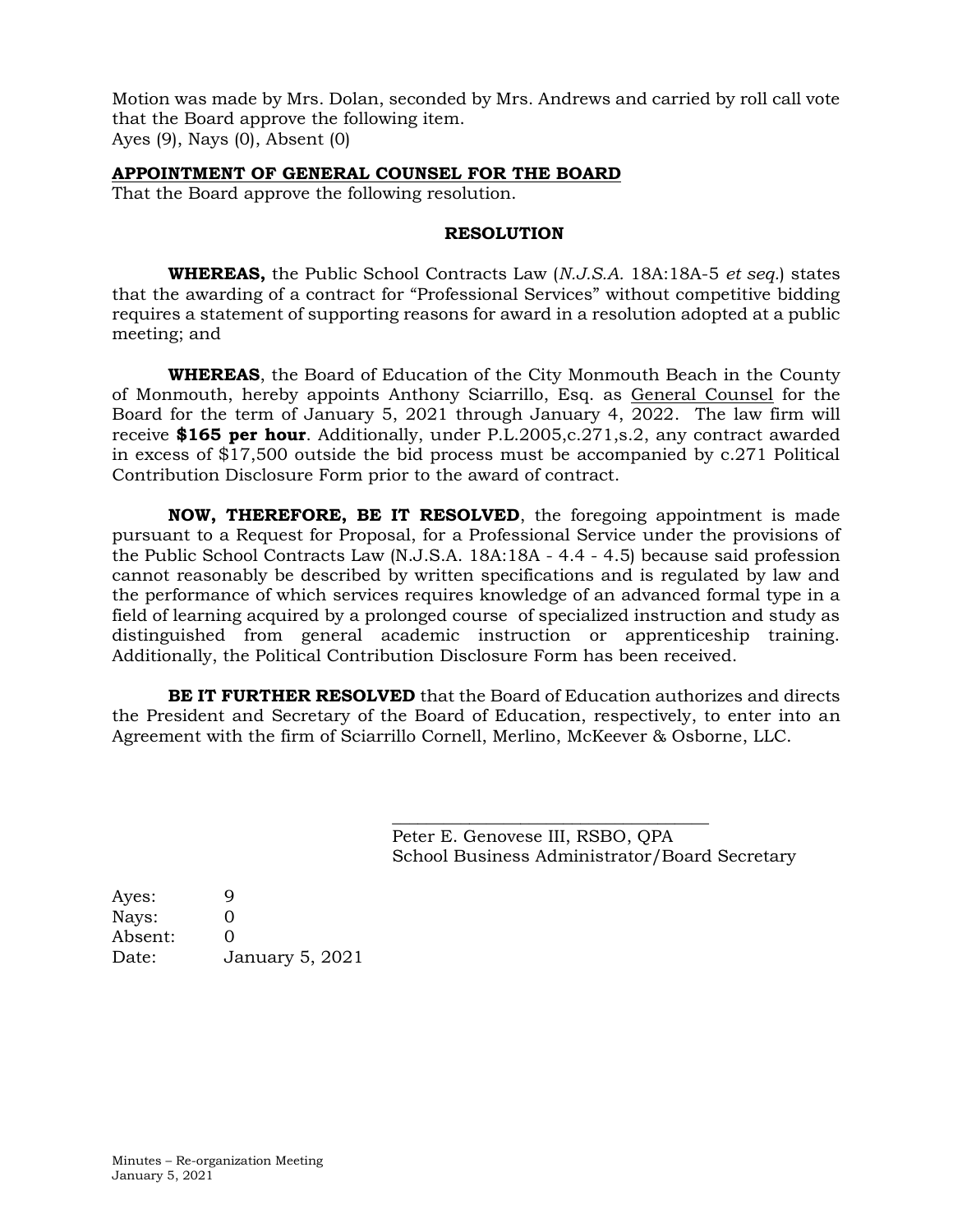## **APPOINTMENT OF ARCHITECT**

That the Board approve the following resolution.

#### **RESOLUTION**

**WHEREAS,** the Public School Contracts Law (*N.J.S.A.* 18A:18A-5 *et seq.*) states that the awarding of a contract for "Professional Services" without competitive bidding requires a statement of supporting reasons for award in a resolution adopted at a public meeting; and

**WHEREAS**, the Board of Education of the City Monmouth Beach in the County of Monmouth, hereby appoints the firm Kellenyi, Johnson & Wagner, of Red Bank for the term of January 5, 2021 through January 4, 2022. The architect will receive **\$145 per hour** for services under this agreement. Additionally, under P.L.2005,c.271,s.2, any contract awarded in excess of \$17,500 outside the bid process must be accompanied by c.271 Political Contribution Disclosure Form prior to the award of contract.

**NOW, THEREFORE, BE IT RESOLVED**, the foregoing appointment is made pursuant to a Request for Proposal, for a Professional Service under the provisions of the Public School Contracts Law (N.J.S.A. 18A:18A - 4.4 - 4.5) because said profession cannot reasonably be described by written specifications and is regulated by law and the performance of which services requires knowledge of an advanced formal type in a field of learning acquired by a prolonged course of specialized instruction and study as distinguished from general academic instruction or apprenticeship training. Additionally, the Political Contribution Disclosure Form has been received.

**BE IT FURTHER RESOLVED** that the Board of Education authorizes and directs the President and Secretary of the Board of Education, respectively, to enter into an Agreement with the firm of Kellenyi, Johnson & Wagner.

> Peter E. Genovese III, RSBO, QPA School Business Administrator/Board Secretary

\_\_\_\_\_\_\_\_\_\_\_\_\_\_\_\_\_\_\_\_\_\_\_\_\_\_\_\_\_\_\_\_\_\_\_\_\_

Ayes: 9 Nays: 0 Absent: 0 Date: January 5, 2021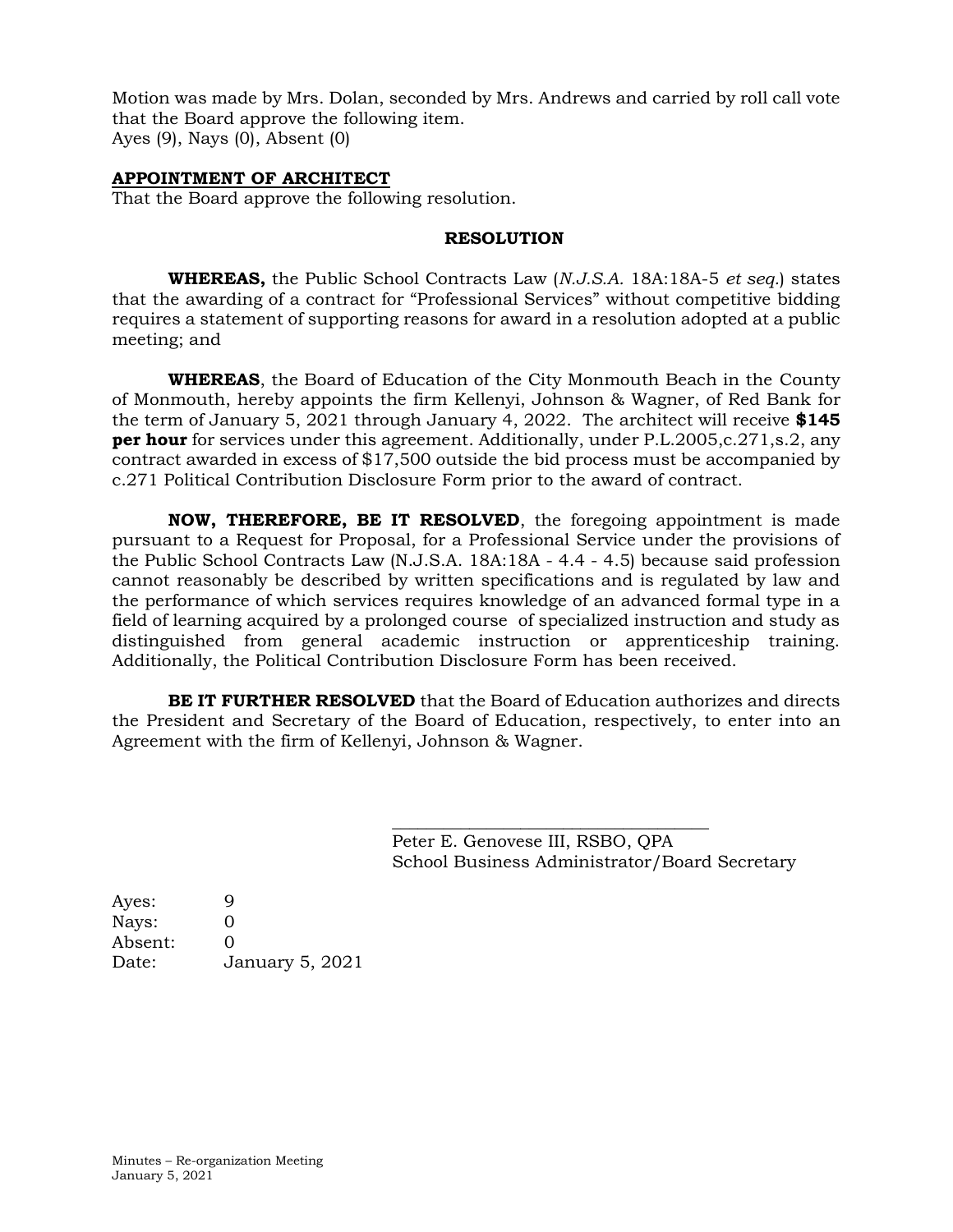## **APPOINTMENT OF AUDITOR**

That the Board approve the following resolution.

## **RESOLUTION**

**WHEREAS,** the Public School Contracts Law (*N.J.S.A.* 18A:18A-5 *et seq.*) states that the awarding of a contract for "Professional Services" without competitive bidding requires a statement of supporting reasons for award in a resolution adopted at a public meeting; and

**WHEREAS**, the Board of Education of the City Monmouth Beach in the County of Monmouth, hereby appoints the auditing firm of Robert Hulsart, Jr., of Wall Township for the term of January 5, 2021 through January 4, 2022. The auditing firm will receive an annual fee of **\$7,500**. Additionally, under P.L.2005,c.271,s.2, any contract awarded in excess of \$17,500 outside the bid process must be accompanied by c.271 Political Contribution Disclosure Form prior to the award of contract.

**NOW, THEREFORE, BE IT RESOLVED**, the foregoing appointment is made pursuant to a Request for Proposal, for a Professional Service under the provisions of the Public School Contracts Law (N.J.S.A. 18A:18A - 4.4 - 4.5) because said profession cannot reasonably be described by written specifications and is regulated by law and the performance of which services requires knowledge of an advanced formal type in a field of learning acquired by a prolonged course of specialized instruction and study as distinguished from general academic instruction or apprenticeship training. Additionally, the Political Contribution Disclosure Form has been received.

**BE IT FURTHER RESOLVED** that the Board of Education authorizes and directs the President and Secretary of the Board of Education, respectively, to enter into an Agreement with the firm of Robert Hulsart, Jr.

> Peter E. Genovese III, RSBO, QPA School Business Administrator/Board Secretary

\_\_\_\_\_\_\_\_\_\_\_\_\_\_\_\_\_\_\_\_\_\_\_\_\_\_\_\_\_\_\_\_\_\_\_\_\_

| January 5, 2021 |
|-----------------|
|                 |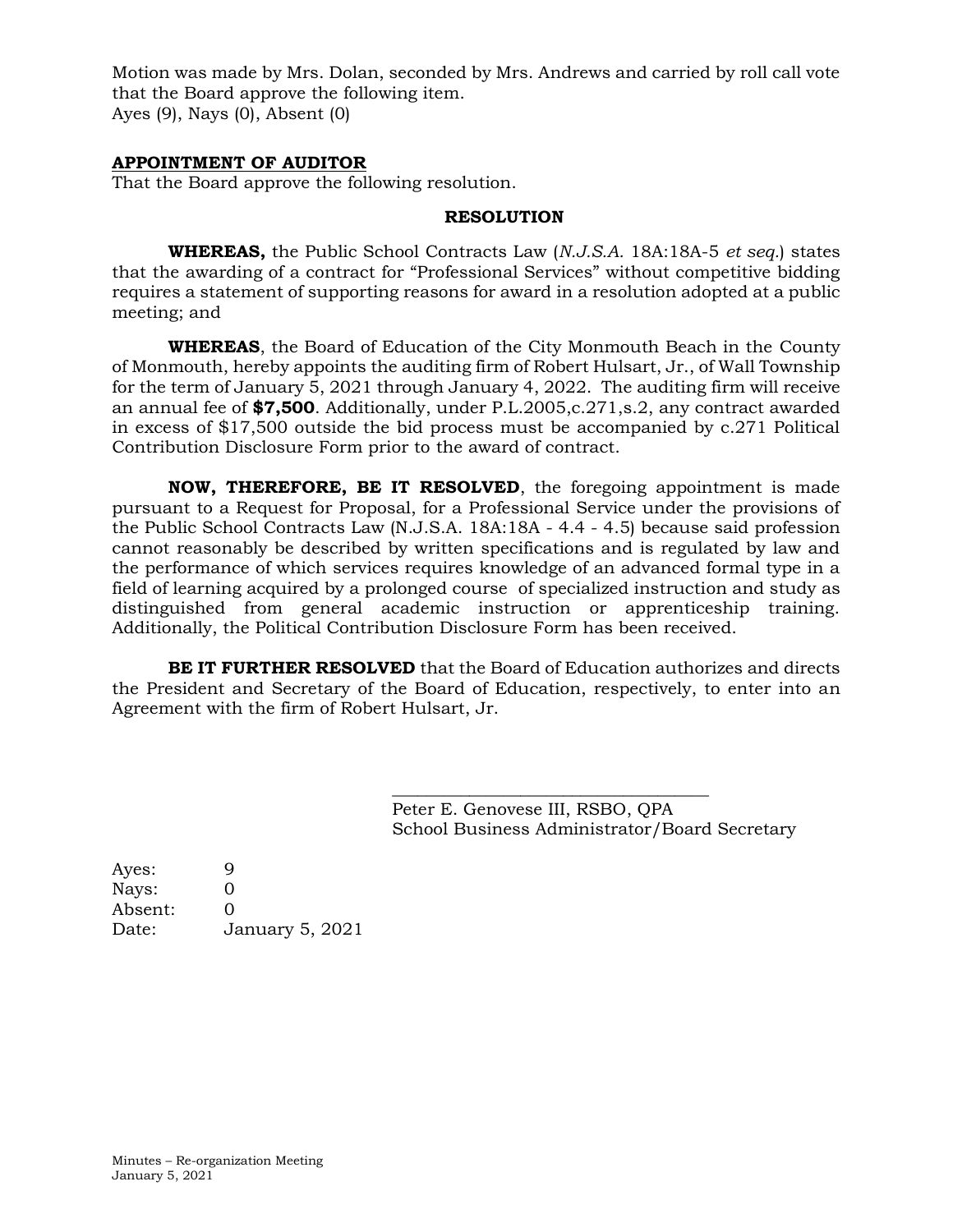## **DESIGNATION OF NEWSPAPERS AND POSTING FOR PUBLIC MEETINGS**

Asbury Park Press, Link, and Monmouth Beach School, Monmouth Beach School Website

Motion was made by Mrs. Dolan, seconded by Mrs. Andrews and carried by voice vote that the Board approve the following item. Ayes (9), Nays (0), Absent (0)

# **ADOPTION OF ALL PRESENT BOARD POLICIES AND BY LAWS**

**BE IT RESOLVED** to adopt all Policies and By Laws presently in effect.

Motion was made by Mrs. Dolan, seconded by Mrs. Andrews and carried by voice vote that the Board approve the following item. Ayes (9), Nays (0), Absent (0)

# **ADOPTION OF ALL PRESENT TEXTBOOKS AND CURRICULA**

**BE IT RESOLVED** to adopt all textbooks and Curriculum – See Attachment III

Motion was made by Mrs. Dolan, seconded by Mrs. Andrews and carried by voice vote that the Board approve the following item. Ayes (9), Nays (0), Absent (0)

## **ADOPTION OF THE UNIFORM MINIMUM CHART OF ACCOUNTS AND IMPLEMENT BUDGET FOR THE CALENDAR YEAR 2021 (HANDBOOK 2R2)**

**BE IT RESOLVED** to adopt the Uniform Minimum Chart of Accounts for New Jersey Public Schools and School District Budget for the calendar year 2021.

Motion was made by Mrs. Dolan, seconded by Mrs. Andrews and carried by voice vote that the Board approve the following item. Ayes (9), Nays (0), Absent (0)

# **APPOINTMENT OF TAX SHELTER ANNUITY COMPANIES**

**BE IT RESOLVED** the appointment of Equitable, Siracusa, Metlife, Valic, National Life Group, and Vanguard as companies offering 403B plans to our district

Motion was made by Mrs. Dolan, seconded by Mrs. Andrews and carried by voice vote that the Board approve the following item. Ayes (9), Nays (0), Absent (0)

# **APPOINTMENT OF THE AFFIRMATIVE ACTION OFFICER**

**BE IT RESOLVED** to appoint Amanda Mergner as Affirmative Action Officer

Motion was made by Mrs. Dolan, seconded by Mrs. Andrews and carried by voice vote that the Board approve the following item. Ayes (9), Nays (0), Absent (0)

# **APPOINTMENT OF THE SUBSTANCE AWARENESS COORDINATOR**

**BE IT RESOLVED** to appoint Susan Gillick as Substance Awareness Coordinator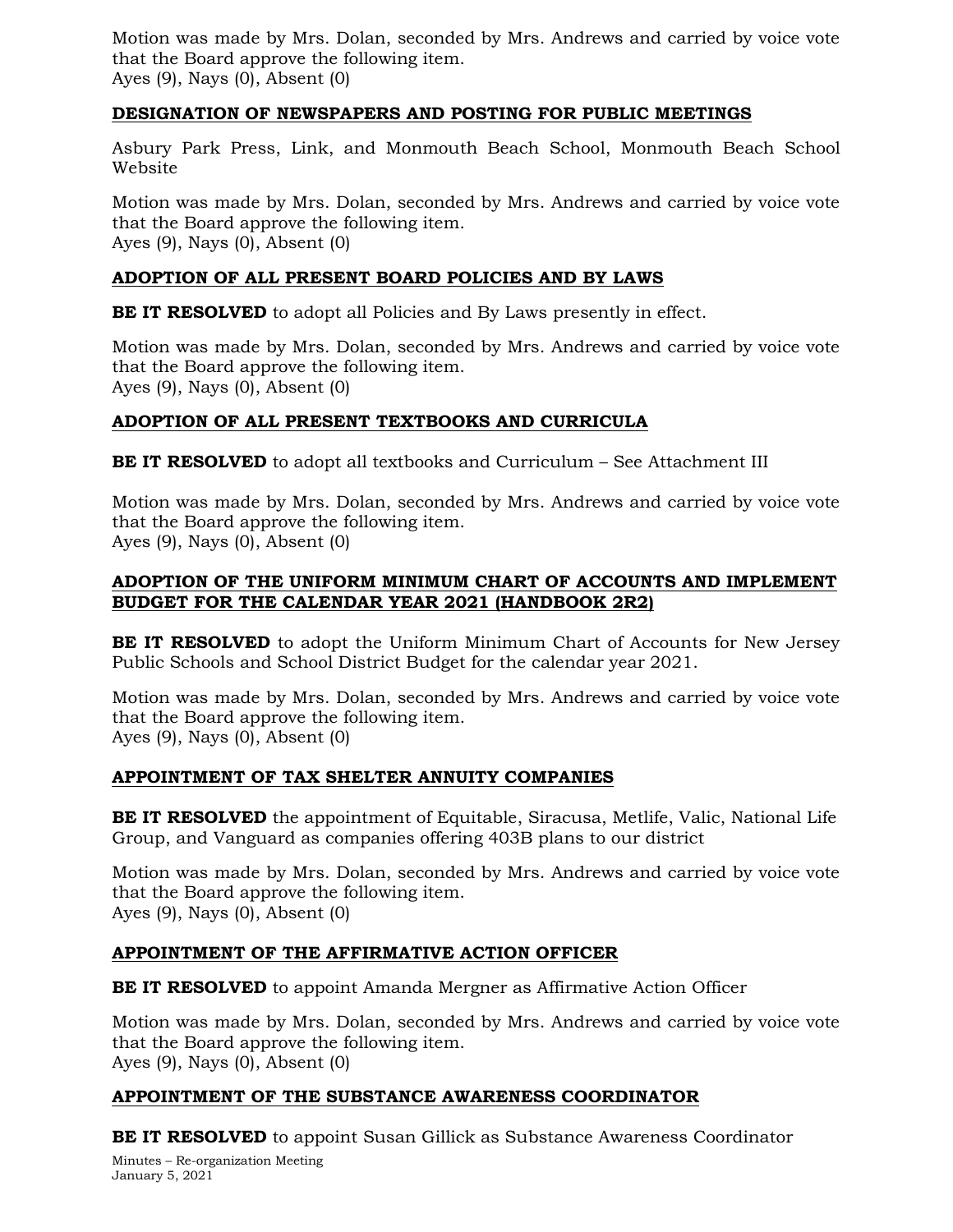# **APPOINTMENT OF THE PUBLIC AGENCY COMPLIANCE OFFICER**

**BE IT RESOLVED** to appoint Peter E. Genovese III, RSBO, QPA as Designated Public Agency Compliance Officer

Motion was made by Mrs. Dolan, seconded by Mrs. Andrews and carried by voice vote that the Board approve the following item. Ayes (9), Nays (0), Absent (0)

## **APPOINTMENT OF THE 504 OFFICER**

**BE IT RESOLVED** the appointment of William O. George as our 504 Officer.

Motion was made by Mrs. Dolan, seconded by Mrs. Andrews and carried by voice vote that the Board approve the following item. Ayes (9), Nays (0), Absent (0)

## **APPOINTMENT OF THE CUSTODIAN OF PUBLIC RECORDS**

**BE IT RESOLVED** the appointment of Peter E. Genovese III, RSBO, QPA as Custodian of Public Records.

Motion was made by Mrs. Dolan, seconded by Mrs. Andrews and carried by voice vote that the Board approve the following item. Ayes (9), Nays (0), Absent (0)

# **APPROVAL OF FLEXIBLE SPENDING PLAN**

**BE IT RESOLVED** approve flexible spending plan in accordance with section 125 of the IRS code.

Motion was made by Mrs. Dolan, seconded by Mrs. Andrews and carried by voice vote that the Board approve the following item. Ayes (9), Nays (0), Absent (0)

## **APPOINTMENT OF THE HARASSMENT, INTIMIDATION AND BULLYING (HIB) COORDINATOR**

**BE IT RESOLVED** the appointment of William O. George as the HIB Coordinator.

Motion was made by Mrs. Dolan, seconded by Mrs. Andrews and carried by voice vote that the Board approve the following item. Ayes (9), Nays (0), Absent (0)

## **APPOINTMENT OF THE ATTENDANCE OFFICER**

**BE IT RESOLVED** the appointment of William O. George as Attendance Officer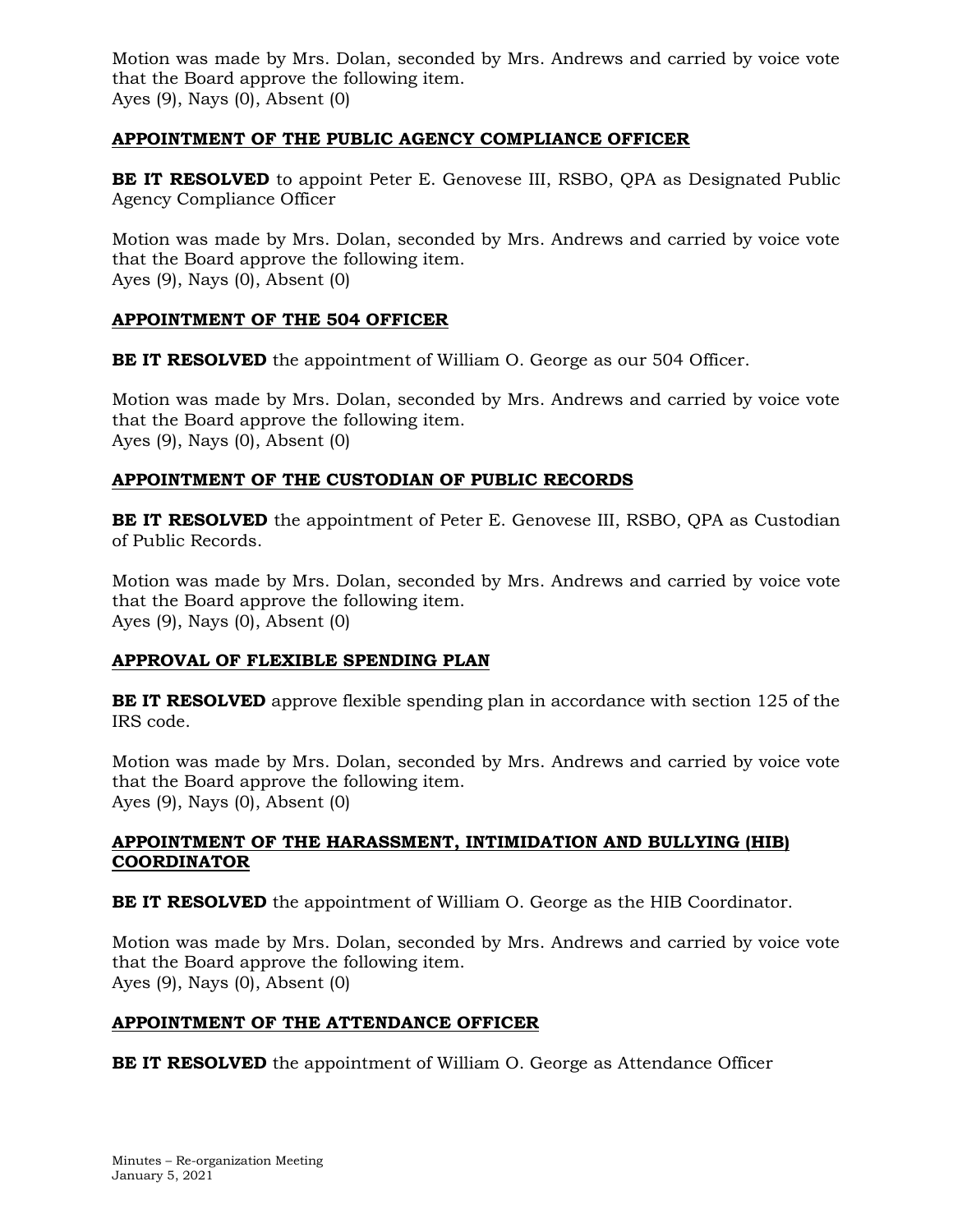## **APPOINTMENT OF THE PURCHASING AGENCY**

**BE IT RESOLVED** the appointment of Peter E. Genovese III, RSBO, QPA as District Purchasing Agent as follows:

**WHEREAS** 18A:18A-2 provides that a board of education shall assign the authority, responsibility and accountability for the purchasing activity of the board of education to a person or persons who shall have the power to prepare advertisements, to advertise for and receive bids and to award contracts as permitted by this chapter, and

**WHEREAS** 18A:18A-3 provides that contracts, awarded by the purchasing agent that do not exceed in the aggregate in a contract year the bid threshold (Currently \$44,000, may be awarded by the purchasing agent without advertising for bids when so authorized by board resolution, and

**WHEREAS** 18A:18A-37, c. provides that all contracts that are in the aggregate less than 15% of the bid threshold (Currently \$6,600) may be awarded by the purchasing agent without soliciting competitive quotations if so authorized by board resolution,

**NOW, THEREFORE BE IT RESOLVED**, that the Monmouth Beach Board of Education pursuant to the statutes cited above hereby appoints Peter E. Genovese III as its duly authorized purchasing agent(s) as referenced b9y 18A:18A-2 of the new law that states the Purchasing agent means the secretary, business administrator and is duly assigned the authority, responsibility and accountability for the purchasing activity of the Monmouth Beach Board of Education up to \$44,000 and

**BE IT FURTHER RESOLVED**, that Peter E. Genovese III is hereby authorized to award contracts on behalf of the Monmouth Beach Board of Education that are in the aggregate less than 15% of the Bid threshold (Currently \$6600) without soliciting competitive quotations, and

**BE IT FURTHER RESOLVED**, that Peter E. Genovese III is hereby authorized to seek competitive quotations, when applicable and practicable, before awarding contracts, when contracts in the aggregate exceed 15% of the bid threshold (Currently \$6,600) but less than the bid threshold of \$44,000

Motion was made by Mrs. Dolan, seconded by Mrs. Andrews and carried by roll call vote that the Board approve the following item. Ayes (9), Nays (0), Absent (0)

# **ESTABLISHMENT OF THE ANNUAL TUITION RATE**

**BE IT RESOLVED** to approve the following tuition rate for the calendar year 2020-21 -Kindergarten through 8th grade at a rate of \$6,500 per year.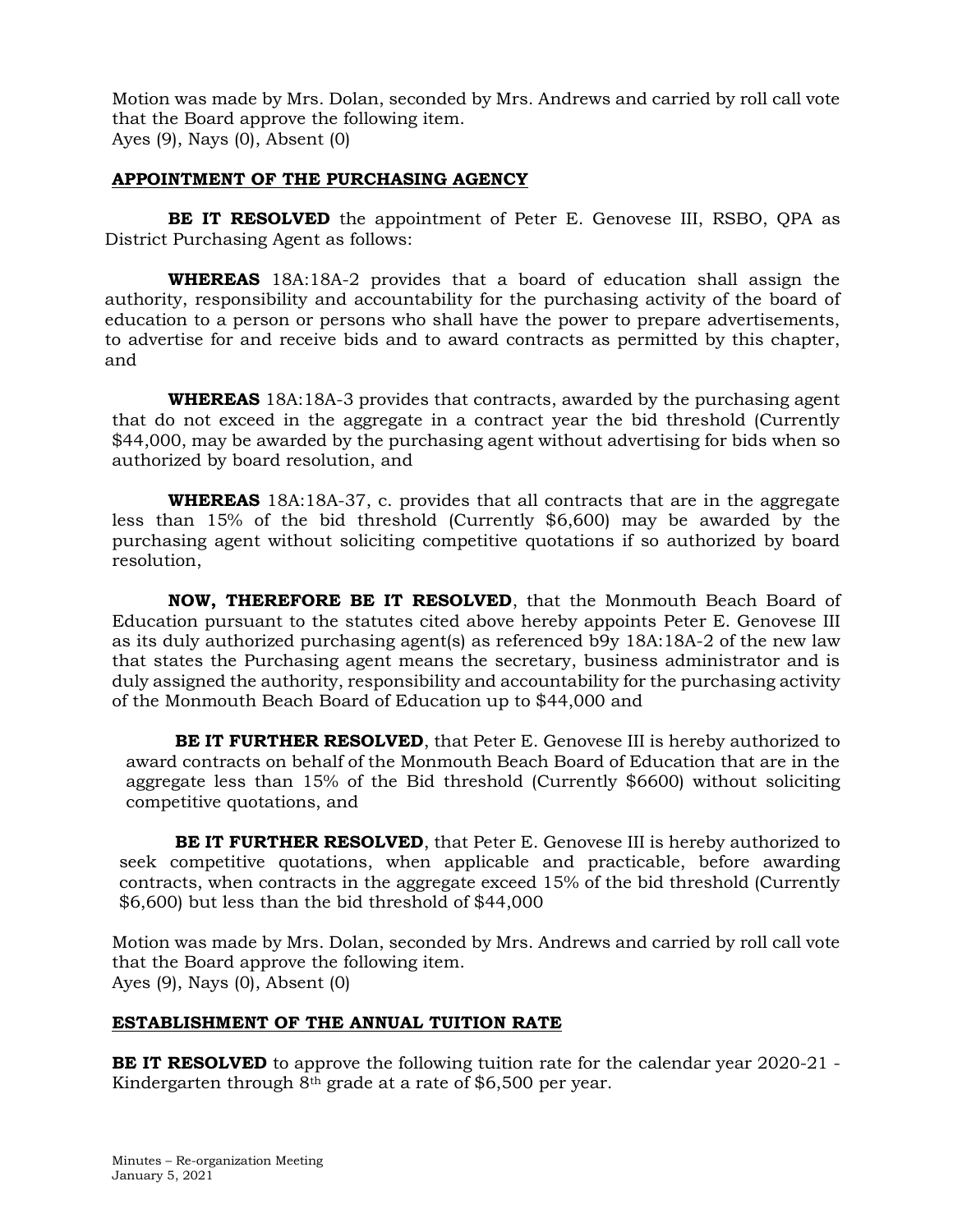## **APPROVAL TO PARTICIPATE IN THE STATE HEALTH BENEFIT WAIVER OF COVERAGE**

**BE IT RESOLVED** to adopt the following resolution for **WAIVER OF COVERAGE OF STATE HEALTH BENEFITS**:

**WHEREAS**, employees are permitted to waive their SHBP medical and prescription coverage - provided they have other health care coverage, and

**WHEREAS**, a State Health Benefits Program Coverage Waiver/Reinstatement Form and Active Employee Health Benefits Application must be submitted through the Board of Education Office to the SHBP in order to waive SHBP medical and prescription coverage, and

**WHEREAS**, to reinstate coverage under the SHBP, an employee must once again complete a State Health Benefits Program Coverage Waiver/Reinstatement Form and Active Employee Health Benefits Application, and

**WHEREAS**, the employee must notify the SHBP within 30 days of the loss of the other coverage and provide proof of loss of that coverage. And

**WHEREAS**, reinstatement will be effective immediately following the loss of the employee's other health plan coverage,

**NOW THEREFORE BE IT RESOLVED**, that the Monmouth Beach Board of Education offers the opt out plan to all active eligible employees, and

**BE IT FURTHER RESOLVED**, those active eligible employees who are eligible for other health care coverage will receive an incentive payment in accordance with State Guidelines of their premium plan, and

**BE IT FURTHER RESOLVED**, the incentive payment will be made twice a year on the closest pay date to February and June each year.

**BE IT FURTHER RESOLVED,** that the Board will maintain its Cafeteria Plan (125 Plan).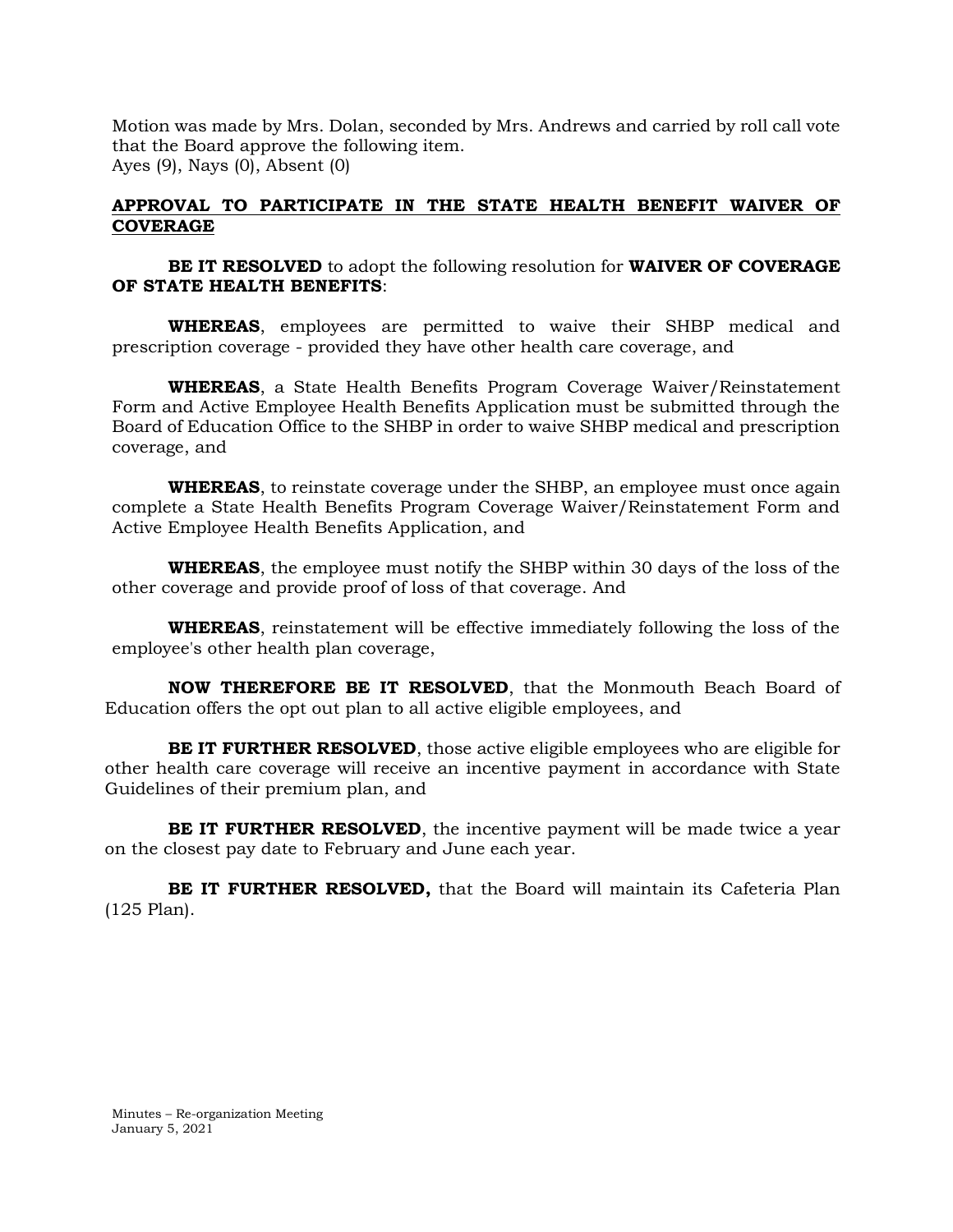## **ADOPTION OF THE CODE OF ETHICS TRAINING**

**BE IT RESOLVED**, that the Board of Education Members will have the required Board of Ethics Training session as required under N.J.A.C. 6:3-1.3 and N.J.A.C.6A:30.

**RESOLVED**, that the New Jersey School Boards Association "Code of Ethics" shall be considered the official Code of Ethics of the Monmouth Beach Board of Education:

## **CODE OF ETHICS**

a. I will uphold and enforce all laws, state board rules and regulations, and court orders pertaining to schools. Desired changes should be brought about only through legal and ethical procedures.

b. I will make decisions in terms of the educational welfare of children and will seek to develop and maintain public schools which meet the individual needs of all children regardless of their ability, race, creed, sex or social standing.

c. I will confine my Board action to policy-making, planning, and appraisal, and I will help to frame policies and plans only after the board has consulted those who will be affected by them.

d. I will carry out my responsibility, not to administer the schools, but, together with my fellow Board members, to see that they are well run.

e. I will recognize that authority rests with the Board of Education and will make no personal promises nor take any private action which may compromise the Board.

f. I will refuse to surrender my independent judgment to special interest or partisan, political groups or to use the schools for personal gain or for the gain of friends.

g. I will hold confidential all matters pertaining to the schools which, if disclosed, would needlessly injure individuals or the schools. But in all other matters, I will provide accurate information and, in concert with my fellow Board members, interpret to the staff the aspirations of the community for its schools.

h. I will vote to appoint the best qualified personnel available after consideration of the recommendation of the chief administrative officer.

i. I will support and protect school personnel in proper performance of their duties.

j. I will refer all complaints to the chief administrative officer and will act on such complaints at public meetings only after failure of an administrative solution.